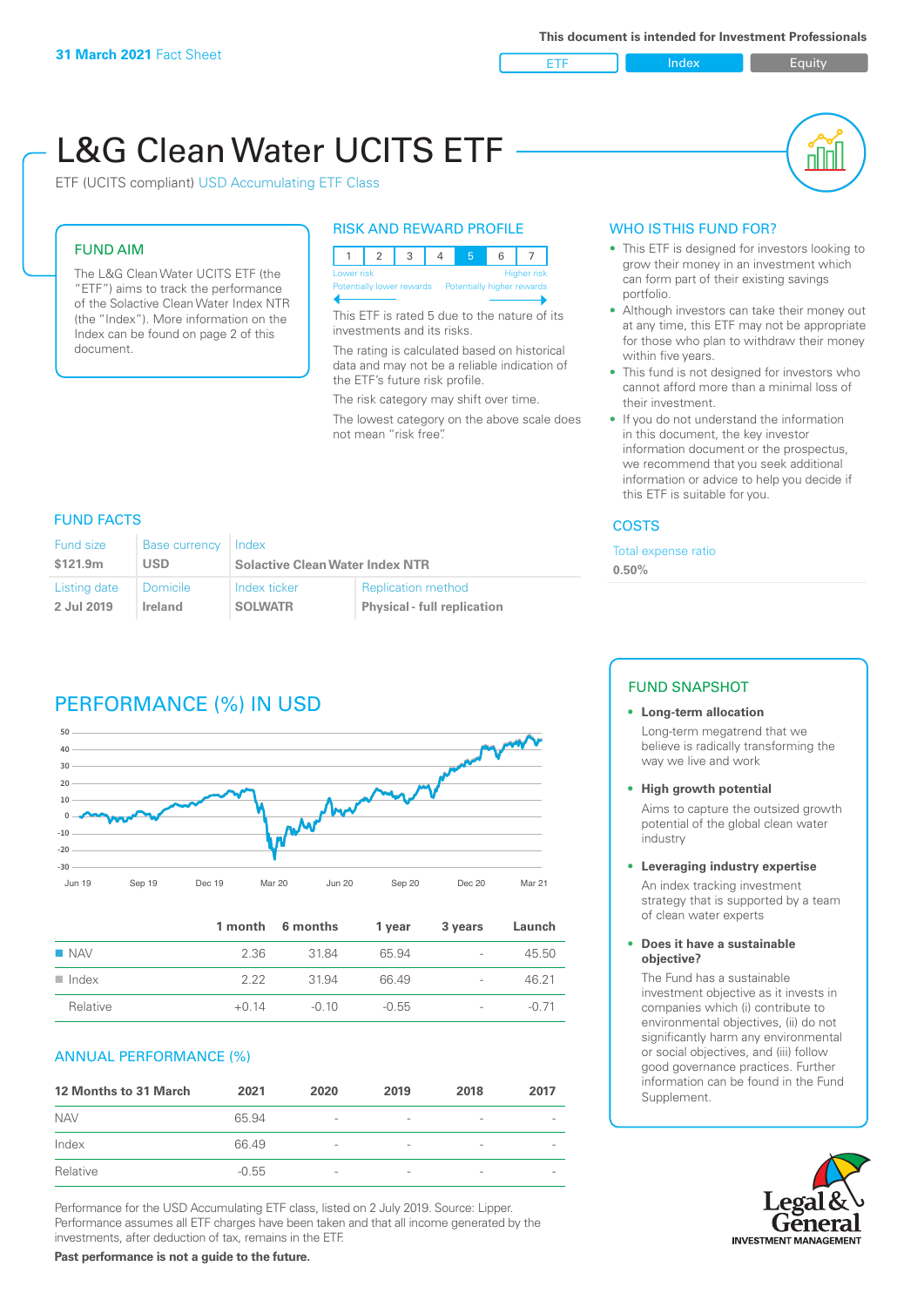ETF (UCITS compliant) USD Accumulating ETF Class

### INDEX BREAKDOWN

The breakdowns below relate to the Index. The ETF's portfolio may deviate from the below. All data source LGIM unless otherwise stated. Totals may not sum to 100% due to rounding.



### SECTOR (%)

| $\blacksquare$ Industrials               | 54 O           |
|------------------------------------------|----------------|
| <b>Utilities</b>                         | 23.9           |
| Information Technology                   | 7.5            |
| $\blacksquare$ Health Care               | 4.1            |
| $\blacksquare$ Materials                 | 3.8            |
| ■ Consumer Staples                       | 2.1            |
| <b>Building Materials &amp; Services</b> | 1.9            |
| $\blacksquare$ Energy                    | 1.8            |
| ■ Metals & Minerals                      | 1 <sub>0</sub> |
|                                          |                |



## $\blacksquare$  USD 62.7

| $\blacksquare$ GBP | 9.7 |
|--------------------|-----|
| EUR                | 7.8 |
| $\blacksquare$ JPY | 7.0 |
| $H$ HKD            | 6.9 |
| $\Box$ CHF         | 4.0 |
| $\blacksquare$ SEK | 1.8 |
|                    |     |
|                    |     |

■ Top 10 constituents 21.2% Rest of Index 78.8% No. of constituents in Index 54

### TOP 10 CONSTITUENTS (%)

| China Lesso               | 22             |
|---------------------------|----------------|
| <b>Energy Recovery</b>    | 22             |
| Middlesex Water Company   | 21             |
| American Water Works      | 21             |
| Sabesp                    | 21             |
| Trimble                   | 21             |
| Evogua Water Technologies | 21             |
| Mettler Toledo            | 21             |
| Aalberts                  | 2 <sub>1</sub> |
| A. O. Smith Corporation   | 21             |
|                           |                |

### INDEX DESCRIPTION

The Index aims to track the performance of a basket of stocks of companies that are actively engaged in the international clean water industry through the provision of technological, digital, engineering, utility and/or other services.

The Index is comprised of companies which are publically traded on various stock exchanges around the world that are either i) companies determined to have expertise in "Utilities" with a minimum Water Revenue Share of 90%, or ii) companies determined to have expertise in "Engineering" with a minimum Water Revenue Share of 50% or iii) companies determined to have expertise in "Technology" or "Digital" and a minimum Water Revenue Share of 5%. A company is only eligible for inclusion in the index if (1) it is of sufficient size (determined by reference to the total market value of the proportion of its shares that are publically traded) and (2) it is sufficiently "liquid" (a measure of how actively its shares are traded on a daily basis). Moreover, the Index excludes companies: (a) engaged in pure coal mining; (b) involved in the production of controversial weapons; or (c) that, for a continuous period of three years, have been classified as being in breach of at least one of the UN Global Compact principles, which is a set of globally accepted standards on human rights, labour, environment and corruption.

The universe of companies out of which the Index selection is made is refreshed annually in March. However, the Index is reconstituted semi-annually in March and September in accordance with the full selection criteria and all companies are equally weighted within the Index. On a monthly basis, the weight of each company is assessed and, if any of them exceed 15% of the index, the weights of all companies are adjusted so that they are again equally weighted within the Index.

### INVESTMENT MANAGER

GO ETF Solutions LLP is the investment manager for each of the exchange traded funds (ETFs) issued by Legal & General UCITS ETF Plc and is responsible for the day-to-day investment management decisions for this ETF. The team is highly experienced with respect to all aspects relating to the management of an ETF portfolio, including collateral management, OTC swap trading, adherence to UCITS regulations and counterparty exposure and monitoring.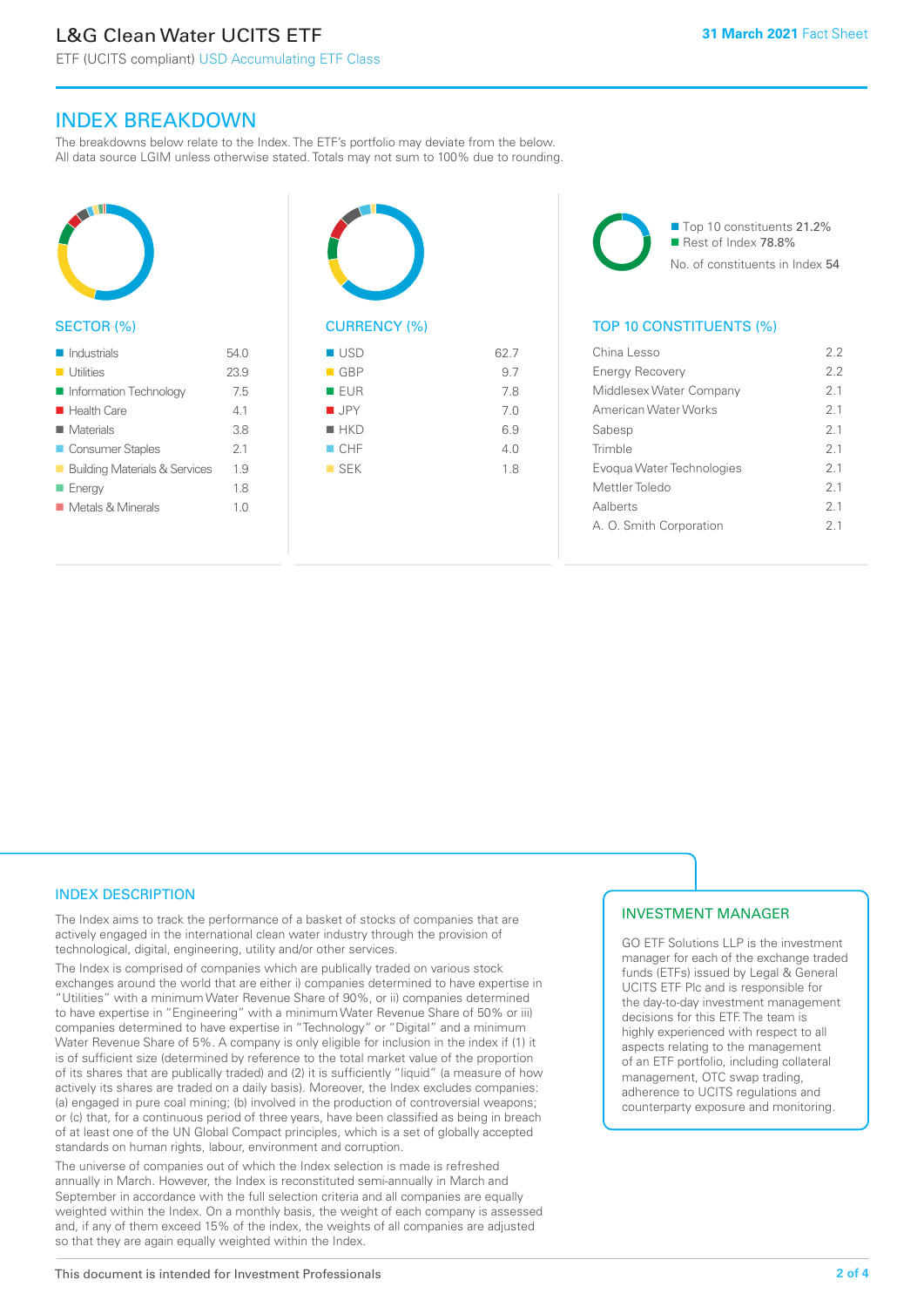## L&G Clean Water UCITS ETF

ETF (UCITS compliant) USD Accumulating ETF Class

### KEY RISKS

- The value of an investment and any income taken from it is not guaranteed and can go down as well as up; you may not get back the amount you originally invested.
- An investment in the ETF involves a significant degree of risk. Any decision to invest should be based on the information contained in the relevant prospectus. Prospective investors should obtain their own independent accounting, tax and legal advice and should consult their own professional advisers to ascertain the suitability of the ETF as an investment.
- Third party service providers (such as counterparties entering into financial derivative instruments with the ETF or the ETF's depositary) may go bankrupt and fail to pay money due to the ETF or return property belonging to the ETF.
- As the Index includes micro, small and medium-sized publicly traded companies, the ETF is subject to the risk that such companies may be more vulnerable to adverse business or economic events and greater and more unpredictable price changes than larger companies or the stock market as a whole.
- The ETF is subject to the risks associated with technology-focused companies that are particularly vulnerable to rapid developments in technology (which may leave their products out-of-date), government regulation and competition from domestic and foreign competitors who may have lower production costs. Such companies may also have difficulties establishing and maintaining patents, copyrights, trademarks and trade secrets relating to their products which could negatively affect their value.
- It may not always be possible to buy and sell ETF shares on a stock exchange or at prices closely reflecting the NAV.
- If the Index provider stops calculating the Index or if the ETF's license to track the Index is terminated, the ETF may have to be closed.
- There is no capital guarantee or protection on the value of the ETF. Investors can lose all the capital invested in the ETF.
- Please refer to the "Risk Factors" section of the Issuer's Prospectus and the Fund Supplement.

For mo[re inf](https://www.lgimetf.com/)ormation, please refer to the key investor information document on our website Ø

### TRADING INFORMATION

| <b>Exchange</b>           | <b>Currency ISIN</b> |              | <b>SEDOL</b>   | <b>Ticker Bloomberg</b> |
|---------------------------|----------------------|--------------|----------------|-------------------------|
| London Stock Exchange USD |                      | IE00BK5BC891 | BKF3DB5        | GLUG GLUG LN            |
| London Stock Exchange GBX |                      | IE00BK5BC891 | BKF3DC6        | <b>GLGG GLGG LN</b>     |
| Borsa Italiana            | EUR                  | IE00BK5BC891 | BKF3D93        | GLUG GLUG IM            |
| Deutsche Börse            | <b>EUR</b>           | IE00BK5BC891 | BKF3BF5        | XMLC XMLC GY            |
| <b>SIX Swiss Exchange</b> | CHF                  | IE00BK5BC891 | <b>BMG6908</b> | GLUG GLUG SW            |

The currency shown is the trading currency of the listing.



### SPOTLIGHT ON LEGAL & GENERAL INVESTMENT MANAGEMENT

We are one of Europe's largest asset managers and a major global investor, with assets under management of €1,431.1 billion (as at 31 December 2020). We work with a wide range of global clients, including pension schemes, sovereign wealth funds, fund distributors and retail investors.

Source: LGIM internal data as at 31 December 2020. The AUM disclosed aggregates the assets managed by LGIM in the UK, LGIMA in the US and LGIM Asia in Hong Kong. The AUM includes the value of securities and derivatives positions.

### COUNTRY REGISTRATION



### TO FIND OUT MORE



### **Index Disclaimer**

The ETF is not sponsored, promoted, sold or supported by Solactive AG. Nor does Solactive AG offer any express or implicit guarantee or assurance either with regard to the results of using the Index and/or Index trade mark or the Index price, at any time or in any other respect.

The Index is calculated and published by Solactive AG. Solactive AG uses its best efforts to ensure that the Index is calculated correctly. Irrespective of its obligations towards the Company, Solactive AG has no obligation to point out errors in the Index to third parties including, but not limited to, investors and/or financial intermediaries of the ETF. Solactive AG does not guarantee the accuracy and/or the completeness of the Index or any related data, and shall not have any liability for any errors, omissions or interruptions therein.

Neither publication of the Index by Solactive AG, nor the licensing of the Index or Index trade mark, for the purpose of use in connection with the ETF, constitutes a recommendation by Solactive AG to invest capital in said ETF nor does it, in any way, represent an assurance or opinion of Solactive AG with regard to any investment in this ETF. In no event shall Solactive AG have any liability for any lost profits or indirect, punitive, special or consequential damages or losses, even if notified of the possibility thereof.